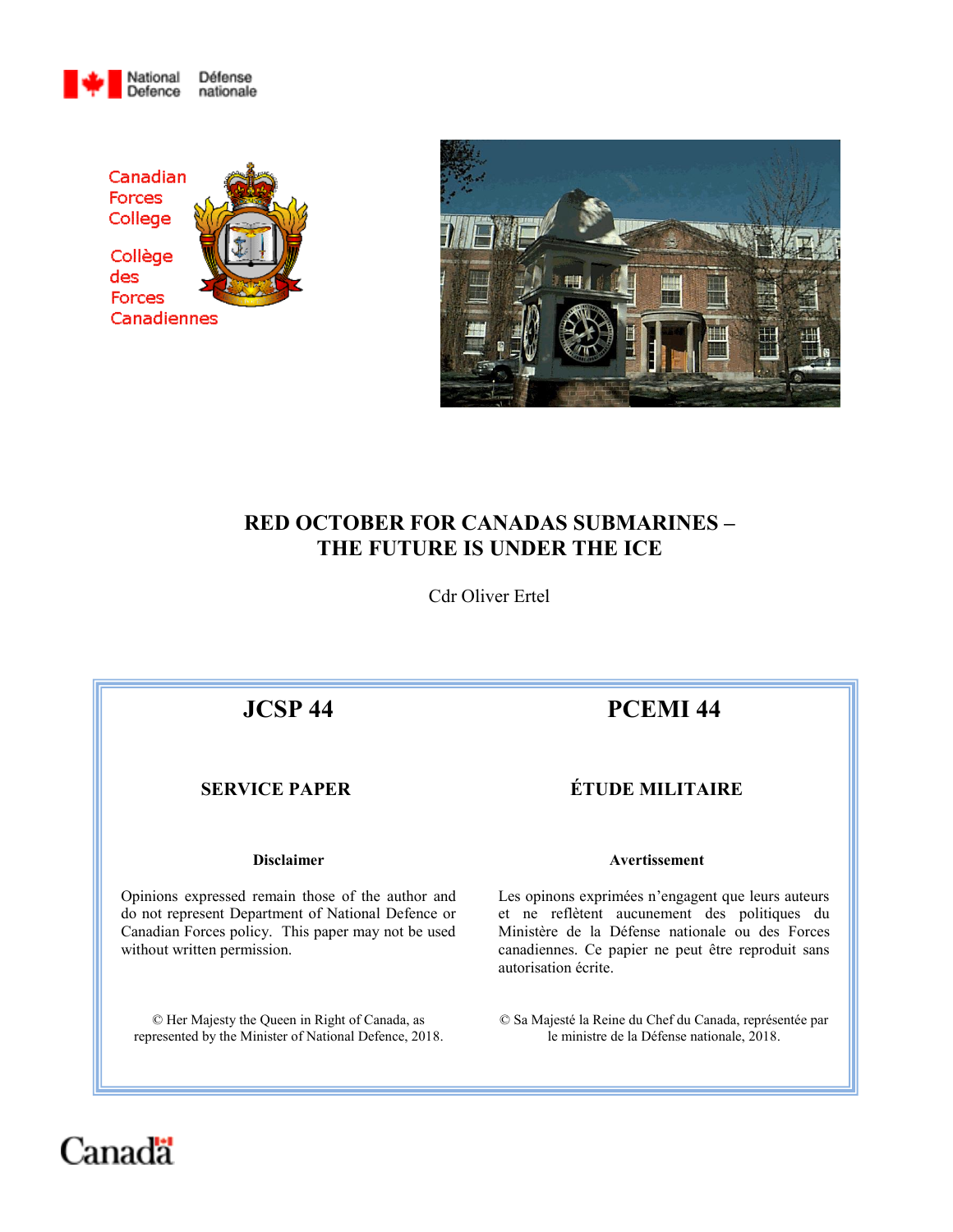# CANADIAN FORCES COLLEGE – COLLÈGE DES FORCES CANADIENNES JCSP 44 – PCEMI 44  $2017 - 2018$

# *SERVICE PAPER - ÉTUDE MILITAIRE*

# **RED OCTOBER FOR CANADA'S SUBMARINES – THE FUTURE IS UNDER THE ICE**

### Cdr Oliver Ertel

*"This paper was written by a student attending the Canadian Forces College in fulfilment of one of the requirements of the Course of Studies. The paper is a scholastic document, and thus contains facts and opinions, which the author alone considered appropriate and correct for the subject. It does not necessarily reflect the policy or the opinion of any agency, including the Government of Canada and the Canadian Department of National Defence. This paper may not be released, quoted or copied, except with the express permission of the Canadian Department of National Defence."*

*"La présente étude a été rédigée par un stagiaire du Collège des Forces canadiennes pour satisfaire à l'une des exigences du cours. L'étude est un document qui se rapporte au cours et contient donc des faits et des opinions que seul l'auteur considère appropriés et convenables au sujet. Elle ne reflète pas nécessairement la politique ou l'opinion d'un organisme quelconque, y compris le gouvernement du Canada et le ministère de la Défense nationale du Canada. Il est défendu de diffuser, de citer ou de reproduire cette étude sans la permission expresse du ministère de la Défense nationale."*

Word Count: 2476 Compte de mots: 2476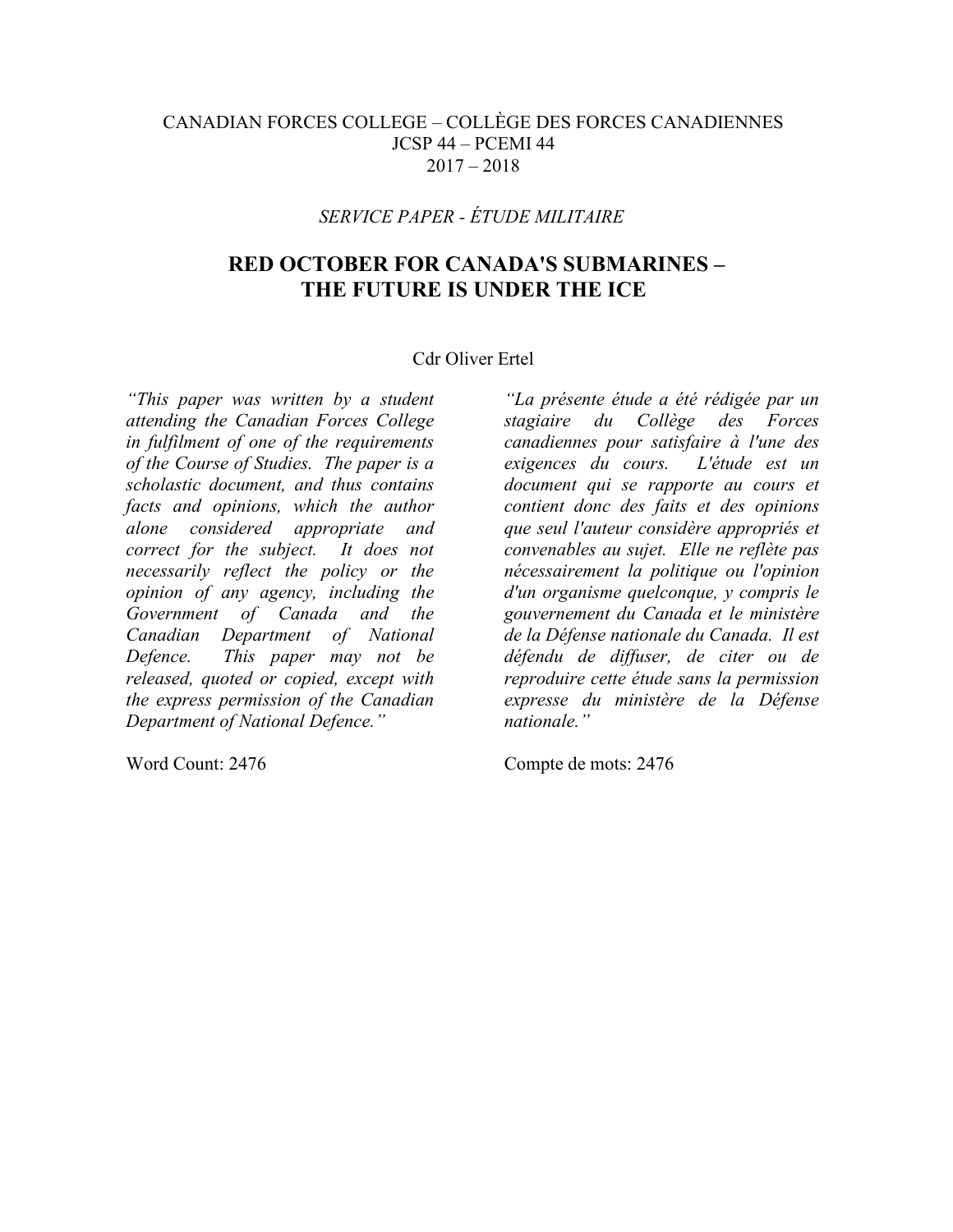### **RED OCTOBER FOR CANADA'S SUBMARINES – THE FUTURE IS UNDER THE ICE**

### **AIM**

1. The aim of this service paper is to discuss the current and, due to technological innovations, future propulsion systems for conventional submarines. It will show that conventional submarines are a good alternative to costly nuclear submarines, and could support Canada's geostrategic and security requirements, as well as meet the Royal Canadian Navy's (RCN) task to operate in the Arctic. It should stimulate the discussion in the RCN for the eventual successor to the Victoria class submarines with some possible options.

#### **INTRODUCTION**

 $\overline{a}$ 

2. With the end of the Cold War came a requirement for reorientation of the naval forces of most countries. During the East-West conflict, many naval forces were focused on the defense of their territorial waters and therefore their sea endurance was limited. With the demise of the former Soviet Union and the relative improvement in East-West relations, there has been a decline in global defense spending and navies have gone from a "traditional "blue water" missions to littoral operations".

<sup>&</sup>lt;sup>1</sup> Psallidas, Konstantinos, Clifford A. Whitcomb, and John C. Hootman. *Design of Conventional Submarines with Advanced Air Independent Propulsion Systems and Determination of Corresponding Theater-Level Impacts*. Cambridge, MA: Massachusetts Institute of Technology, 2010,.111-112.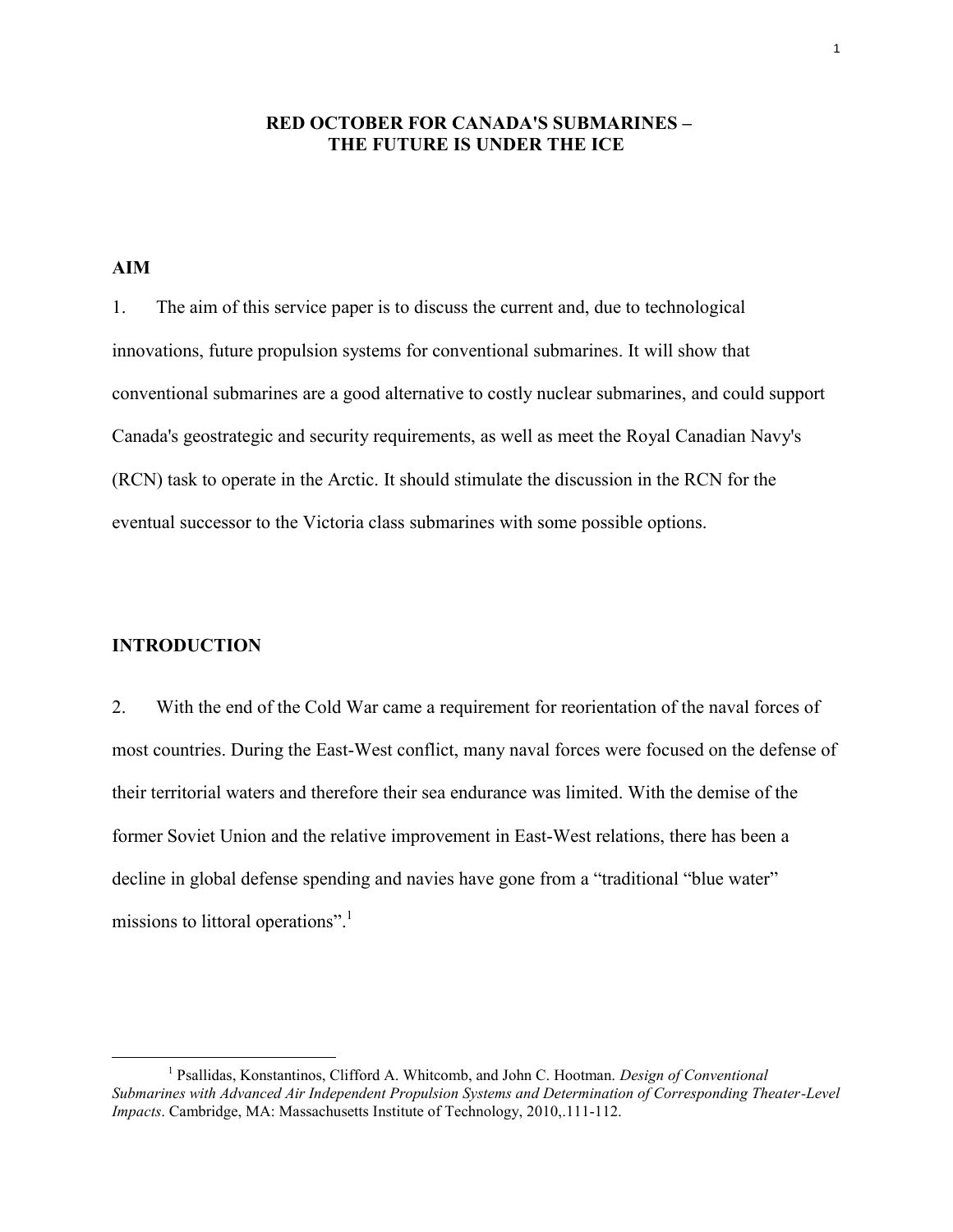3. The terrorist attacks of 11 September 2001 revealed a new threat which led to new security considerations. Additionally, former security threats have grown, such as the fight against piracy and smuggling. For today's navies, this means that industrialized nations, in particular, are fighting conflicts where they arise and no longer wait until their own borders or those of Allies are threatened. While today's conventional submarines provide an excellent means for countries dealing with local conflict, risk from superior naval forces of potential adversaries, and deployment scenarios for many developed nations have shifted significantly. At the same time, nuclear submarines, while superior in speed and firepower, have significant disadvantages in terms of signature and lifecycle costs, not to mention the political implications of operating this type of technology.<sup>2</sup>

4. The ability of covert reconnaissance away from support bases, such as operating in arctic waters under the ice-cap, transferring and supporting special operation forces, and launching land capable missiles gives the submarine an important role within navies and international forces.

5. Canadian submarine interests can be divided into three categories: "the Defense of Canada and North America; supporting Canadian expeditionary deployments; and supporting Canada's interest in global maritime stability".<sup>3</sup> With the current four Victoria class submarines, these interests can only be somewhat achieved. Additionally, the submarines will reach their life-time-

<sup>&</sup>lt;sup>2</sup> OnlineScience. "Nuclear submarines ( Nuclear Powered Ships ) advantages and disadvantages". last access 29 January 2018, https://www.online-sciences.com/the-energy/nuclear-submarines-nuclear-powered-shipsadvantages-and-disadvantages/

<sup>&</sup>lt;sup>3</sup> Canadian Naval Review. "Canada's Future Submarine", last access 29 January 2018, http://www.navalreview.ca/2017/09/canadas-future-submarines/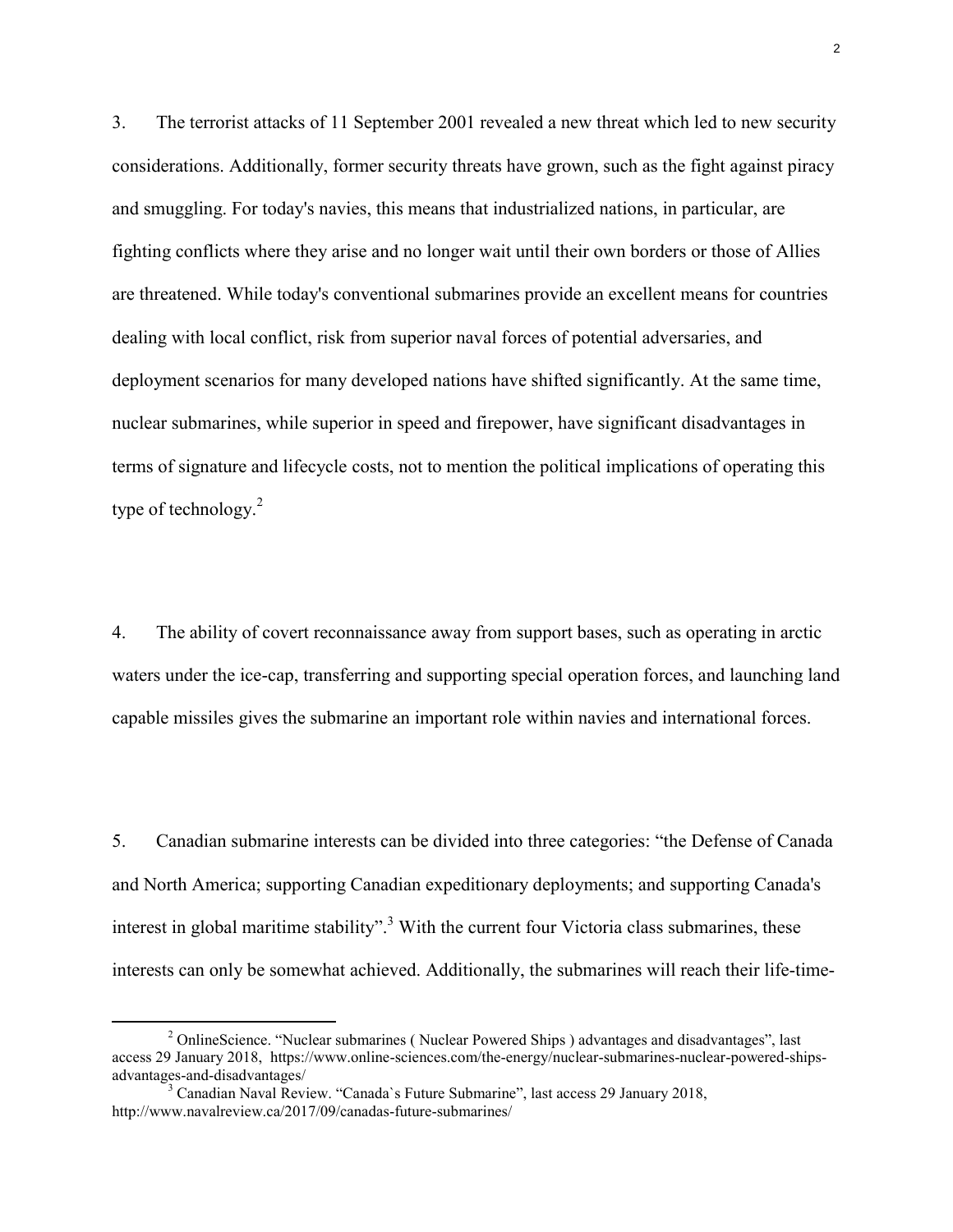cycle in the next 10 years and must be upgraded or replaced by new acquisitions. The technological innovations in the field of submarine propulsion technology offer current and future alternatives.

6. Unlike nuclear-powered submarines (SSNs), diesel-electric submarines (SSKs) like the Victoria Class are of limited use in the high Arctic due to their inability to operate under the ice cap. This presents a significant challenge to Canada, as an Arctic nation, due to the exorbitant cost of maintaining a fleet of SSNs and the political sensitivities attached to acquiring such a capability. An answer might lie in advances in technology as applied to propulsion systems that would permit SSKs to remain submerged for longer periods.

7. This service paper will present three options of conventional submarines. It will focus on the propulsion systems and submergeable capabilities in order to identify if these submarines are suitable for the RCN. However, it will not take into account that further modifications like an artic suitable hull and sensors would be necessary for these options.

#### **DISCUSSION**

#### **Class 212 A**

8. German 212 A Class submarines have one of the most unique hybrid propulsion systems in the world. This system was designed with the intention of enabling submerged tasks over several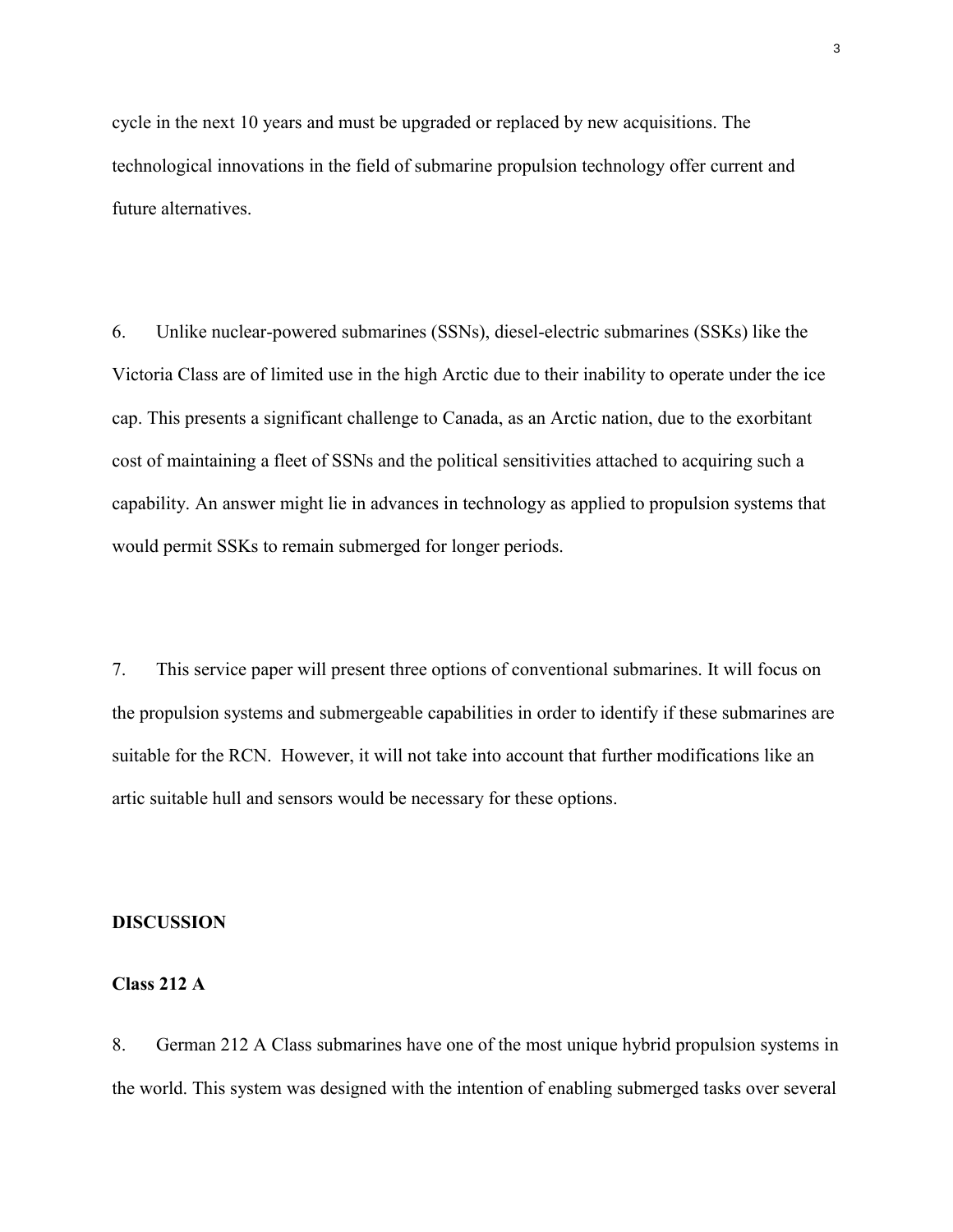weeks with an Air Independent Propulsion (AIP) system.<sup>4</sup> This hybrid system consists of a diesel generator, a battery, a fuel cell system and a motor.

9. The fuel cell system, which converts hydrogen and oxygen directly into electrical energy without noise and emissions, is characterized by high efficiency and low maintenance. In addition to the direct current (DC), distilled water is the only byproduct during energy conversion. This type of power generation for the drive offers great advantages in submarine technology. In contrast to the diesel generator, the noise level and heat radiation is significantly reduced, so that locating such a submarine is many times more difficult. This is also helped by the fact that purified water is the only byproduct of this type of energy production with no detectable residues. Furthermore, the hybrid propulsion system has an advantage of being submerged much longer than submarines with diesel generator. Diesel engines require atmospheric oxygen for operation, so these submarines often have to come closer to the surface at so-called "snorkel times" in order to absorb it. With this hybrid drive, dive times of up to two weeks were achieved during a transit from Germany to the Caribbean Sea.<sup>5</sup>

<sup>4</sup> ThyssenKrupp Marine System."HDW Class 212A", last access 29 January 2018, https://www.thyssenkrupp-marinesystems.com/en/hdw-class-212a.html

<sup>&</sup>lt;sup>5</sup> GlobalSecurity.org. "Type 212 Multi Purpose Submarine", last access 29 January 2018, https://www.globalsecurity.org/military/world/europe/type-212.htm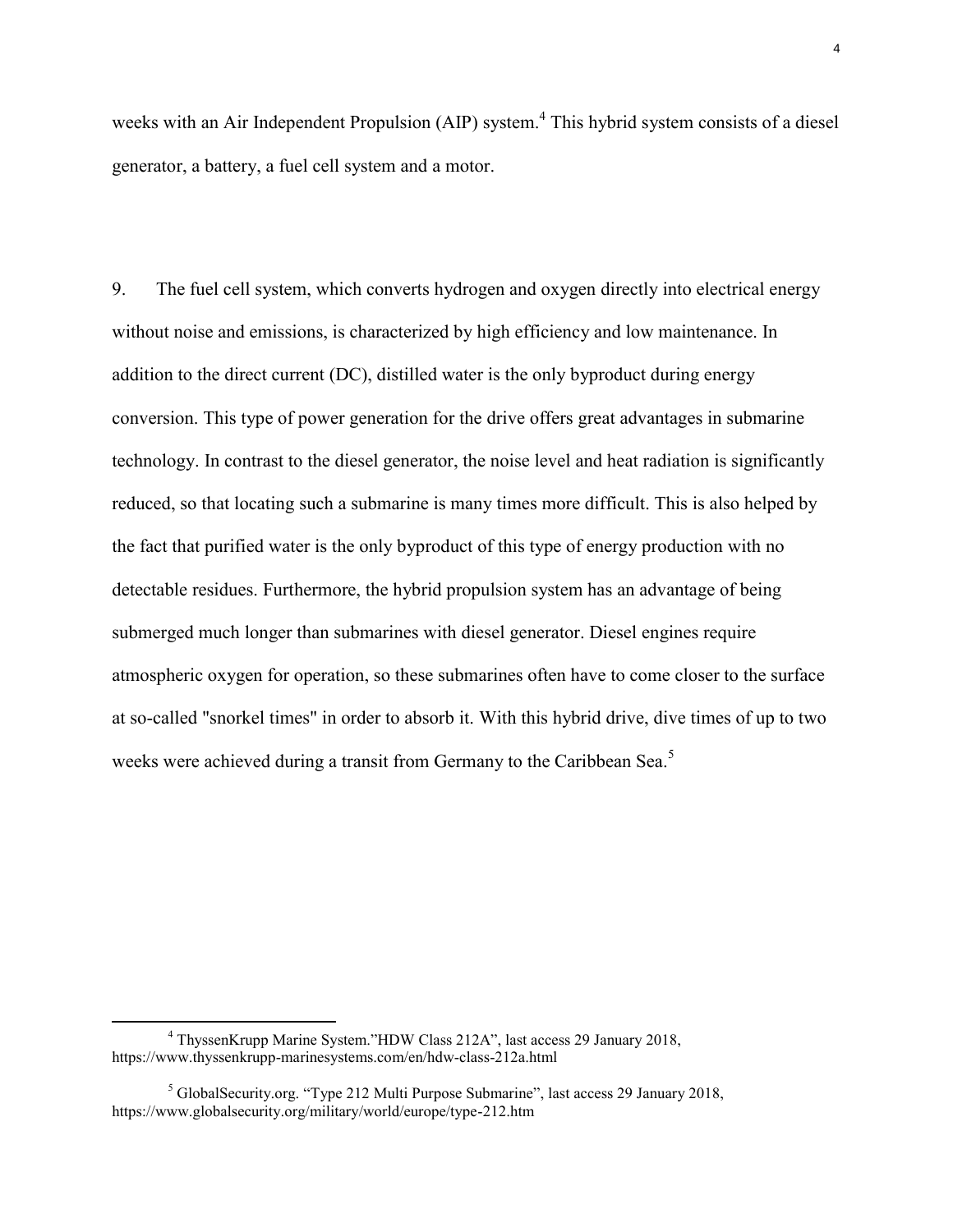10. Class 212 A submarines carry pure oxygen and hydrogen for the fuel cells in their tanks, which make them independent of outside air supply.<sup>6</sup> Since the only waste product in the fuel cell is pure water, this drive is particularly environmentally friendly. This is not the case with a nuclear engine, which produces radioactive waste and requires a high level of safety in terms of disposal and operation. Along with this, there is a high space requirement and the considerable noise emission when cooling the reactors. Due to the heat and noise radiation nuclear submarines are much easier to locate than the new fuel cell submarines.

11. In order to take full advantage of the performance of the class 212 A submarines, they are also equipped with a diesel generator in case of a necessary sprint during surfaced or snorkeling situations, which supplies the traction battery and recharges it when needed. It has many more technical improvements that make it more efficient, more assertive, more operational, and more comfortable for its crew.

12. Class 212 A submarines are currently employed in several navies (214 Class is the export version of 212A) and have proven their operational capabilities since  $2005$ .<sup>7</sup> This boat type is sophisticated and available immediately.

<sup>6</sup> Psallidas, Konstantinos, Clifford A. Whitcomb, and John C. Hootman. *Design of Conventional Submarines with Advanced Air Independent Propulsion Systems and Determination of Corresponding Theater-Level Impacts*. Cambridge, MA: Massachusetts Institute of Technology, 2010, 112.<br><sup>7</sup> Ibid,. 112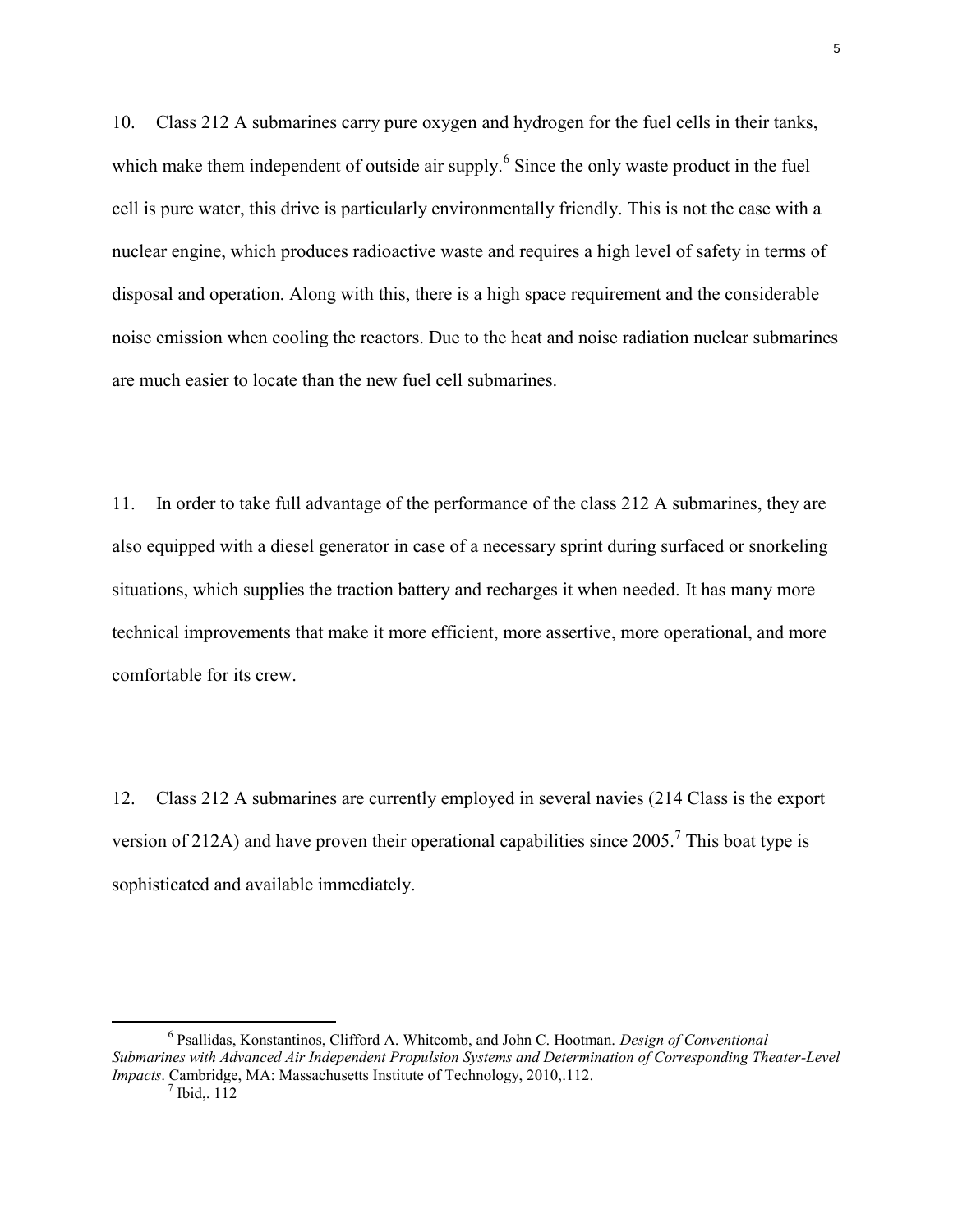13. Although the 212A class has proven itself, one of the next technological breakthroughs for the submarine application will certainly be the shift of battery technology to lithium-based batteries. Compared to today's conventional lead-acid battery, the maintenance of a lithium battery is minimized. You can store more power in a lithium battery and charge the battery at any time to maximum levels. Therefore, the visibility of submarines with long submerged endurance in conventional diesel electric mode can be significantly reduced. This will be used for the first time in the submarines of the class 216.

#### **Class 216**

 $\overline{a}$ 

14. Class 216 is a symbiosis of proven technology coupled with innovation from years of research and development. Many of the design approaches, systems and components have proven themselves over the years. The approximate 40 percent longer boat length compared to the 212A is due to the driving forces, power generation and storage systems, flexible payload, weapon guidance and deployment system, and generous living space.<sup>8</sup>

15. A Siemens Permasyn motor generates propulsion to reach a maximum speed of > 20 knots. The motor is much smaller and lighter than a DC motor of conventional design and allows the ability to control speed quickly and infinitely. Another advantage of the engine is the smooth running and the low rotational speed – thus generating low signatures. Smaller

<sup>8</sup> ThyssenKrupp Marine System."*HDW Class 216*", last access 29 January 2018, https://www.thyssenkrupp-marinesystems.com/en/hdw-class-216.html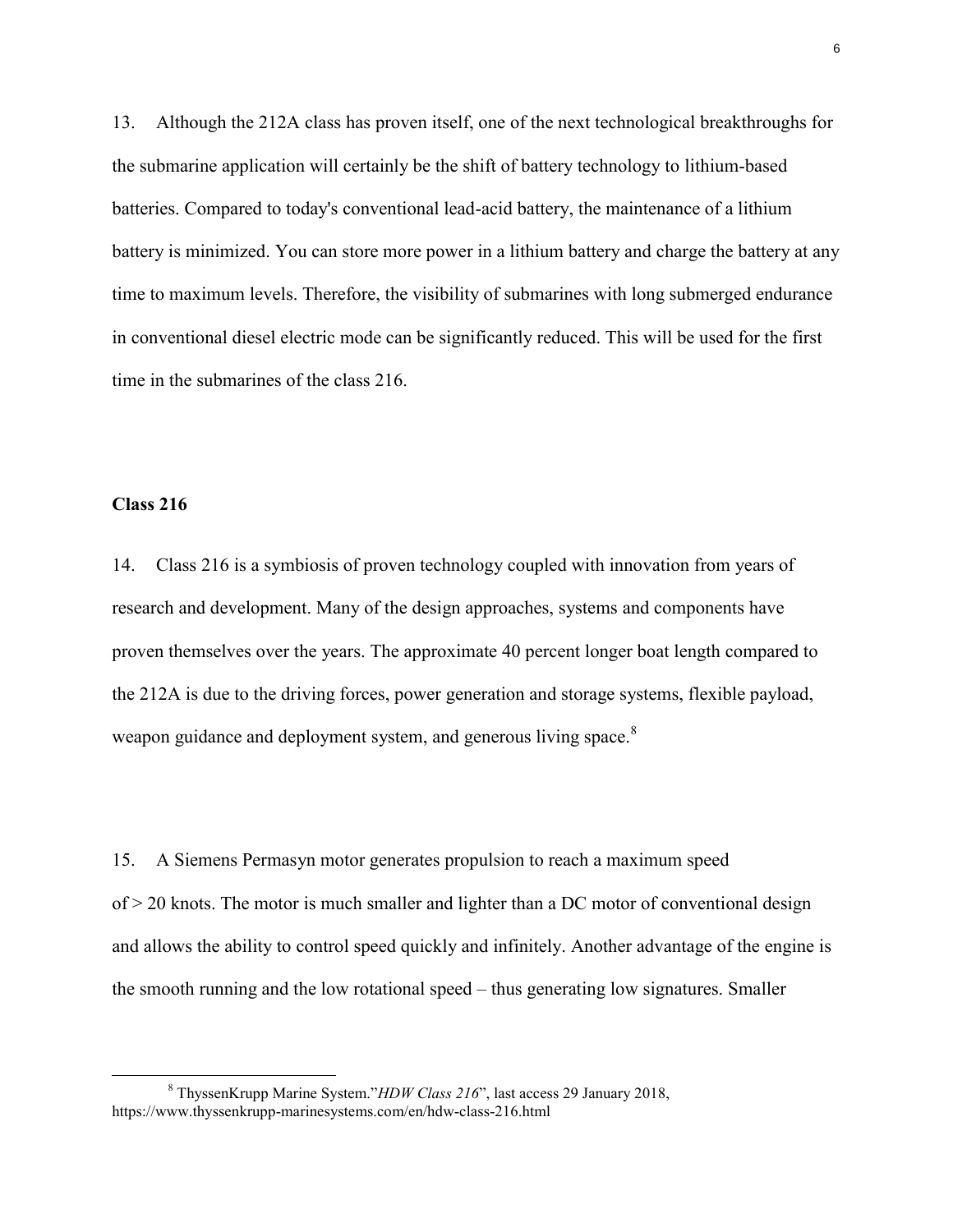Permasyn motors are already successfully deployed on Class 212A and Class 214 (the export version of 212A) submarines.

16. Two sub-batteries store the energy for electrical consumers and the propulsion system. The conventional lead-acid battery used today is replaced by a lithium-ion battery, the advantages of which are higher energy density, shorter charging time and longer life. The comparison of leadacid with lithium-ion technology with the same battery compartment dimensions shows that the driving range multiplies in creeping speed and especially in high-current discharge. By charging four modern diesel generators and using energy-optimized consumers, the snorkel rate is reduced to less than five percent for low speeds and sets standards even at high installation speeds

17. The lithium-ion battery is a combination for the AIP fuel cell system. With the fuel cell, Class 216 can operate concealed four weeks without snorkeling.<sup>9</sup> The required oxygen for the fuel cell modules is carried in liquid form, while the required hydrogen from methanol is produced by splitting - so-called reforming - in two independent reformer plants. The processrelated exhaust gas carbon dioxide is compressed and dissolved within the boat structure in seawater, without leading to a signature increase.

<sup>9</sup> GlobalDefence.net." *Deutschland – Die Klasse 216: U-Boote für den weltweiten Einsatz*", last access 29 January 2016, https://www.globaldefence.net/technologie/deutschland-die-klasse-216-u-boote-fuer-den-weltweiteneinsatz/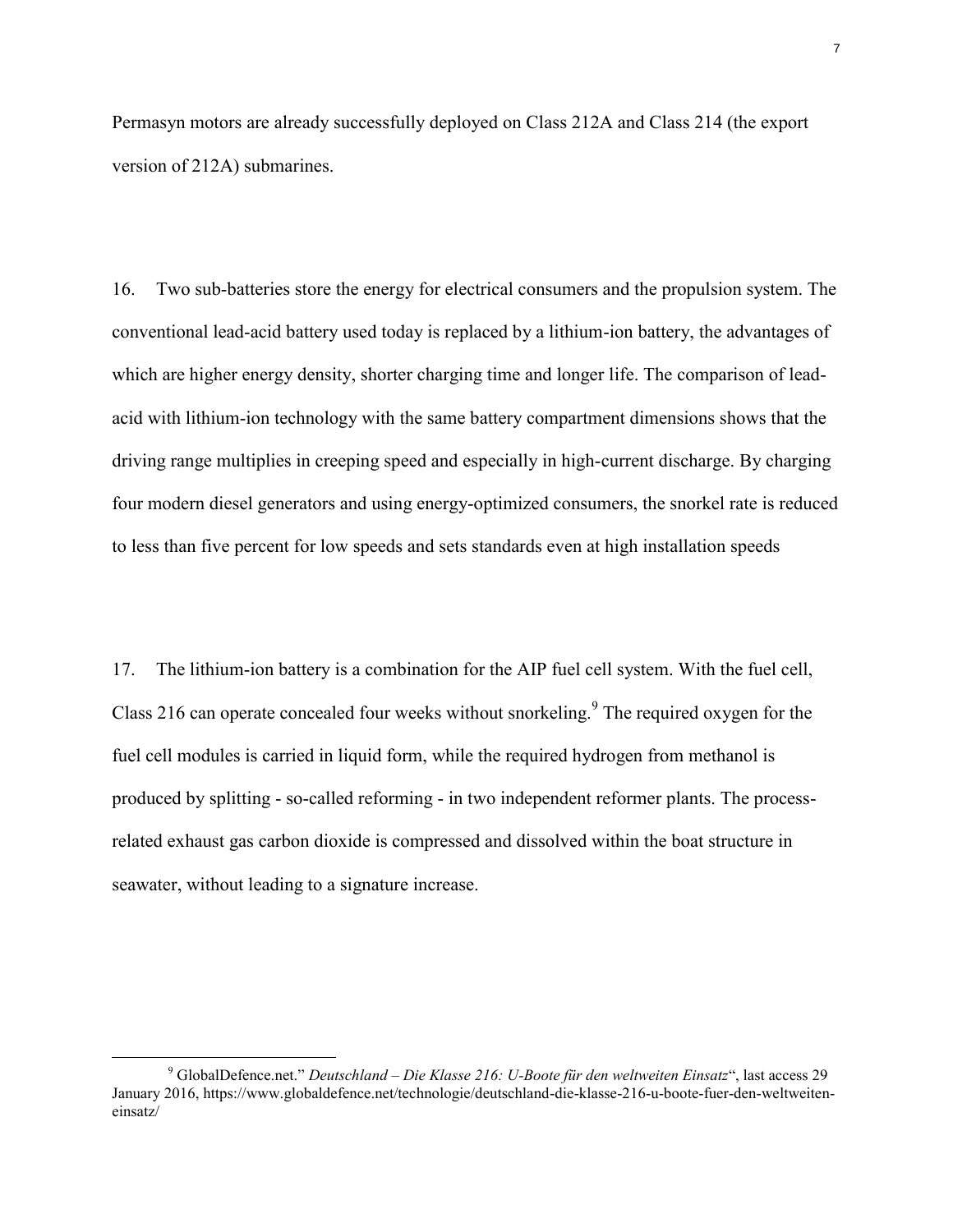18. The propeller blades are made of damping composite material.<sup>10</sup> The number and shape of the blades and the propeller speed were designed for less cavitation, downstream and propulsion optimization. The asymmetric rudder surfaces improve the propulsion efficiency by about six percent compared to conventional rudders and provide a very uniform wake field. Gray and black water are passed through a treatment plant, screened and micro-filtered. The resulting filtrate meets MEPC 159 (55) environment regulations and may be transfered outboard. The concentrate is collected and released in port after the mission, along with various biologically inactive-processed wastes. Through this process waste is minimized and the latest environmental requirements are met.

19. Class 216 features high transit speed, long range, long mission duration, and flexibility in equipment and design. The combination of proven components, proven philosophies and future technologies results in a balanced design that meets the requirements of modern marines for outof-area operations. The Class 216 submarine allows autonomous operations away from the home port for periods of more than twice that of today's 212A. Based on this, the use of this submarine class seems suitable for Arctic operations. The long submerged endurance allow such an application, however, it must be noted that occasionally this submarine still has to surface for snorkeling.

<sup>10</sup> ThyssenKrupp Marine System."*HDW Class 216*", last access 29 January 2018, https://www.thyssenkrupp-marinesystems.com/en/hdw-class-216.html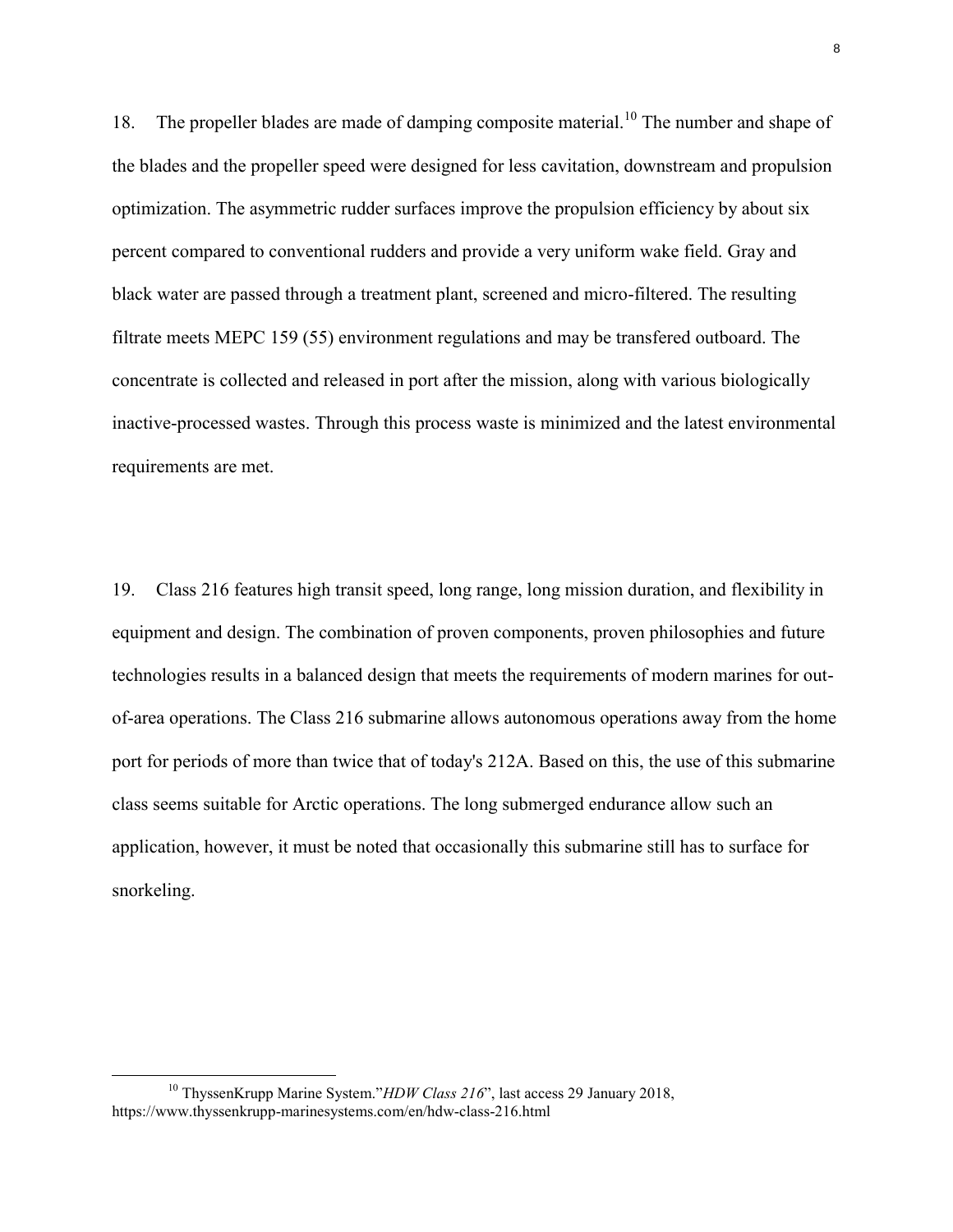20. The biggest risk to this system is that ThyssenKrupp Marine Systems has no experience in the construction of large submarines. Under certain circumstances, this could have a negative effect on the construction phase, which will likely experience delays. Although this type of boat is already available for purchase (Australia), the lithium ion propulsion system is still under development and has not yet proven its operational readiness. Full maturity is expected in 5-7 years.

### **Scorpène Class**

 $\overline{a}$ 

21. The French Scorpène class is a ship class of conventionally diesel-electric powered submarines. The construction is a joint design of the French defense company DCNS and the Spanish defense company Navantia. The submarines are intended exclusively for export and are not used by either the Spanish or the French Navy. The Scorpène class was developed from the old Agosta class and new Barracuda class, which is the current French nuclear submarines. Components like the steel alloy of the hull were used.

22. The modular design provides for three types of construction. In addition to the basic concept, a larger model, which is equipped with the AIP MESMA<sup>11</sup> system, is offered. MESMA is a AIP system developed in France for non-nuclear submarines. Submarines with this propulsion system can operate underwater three to four times longer than the boats of the basic

<sup>&</sup>lt;sup>11</sup> MESMA= Module d'Energie Sous-Marin Autonome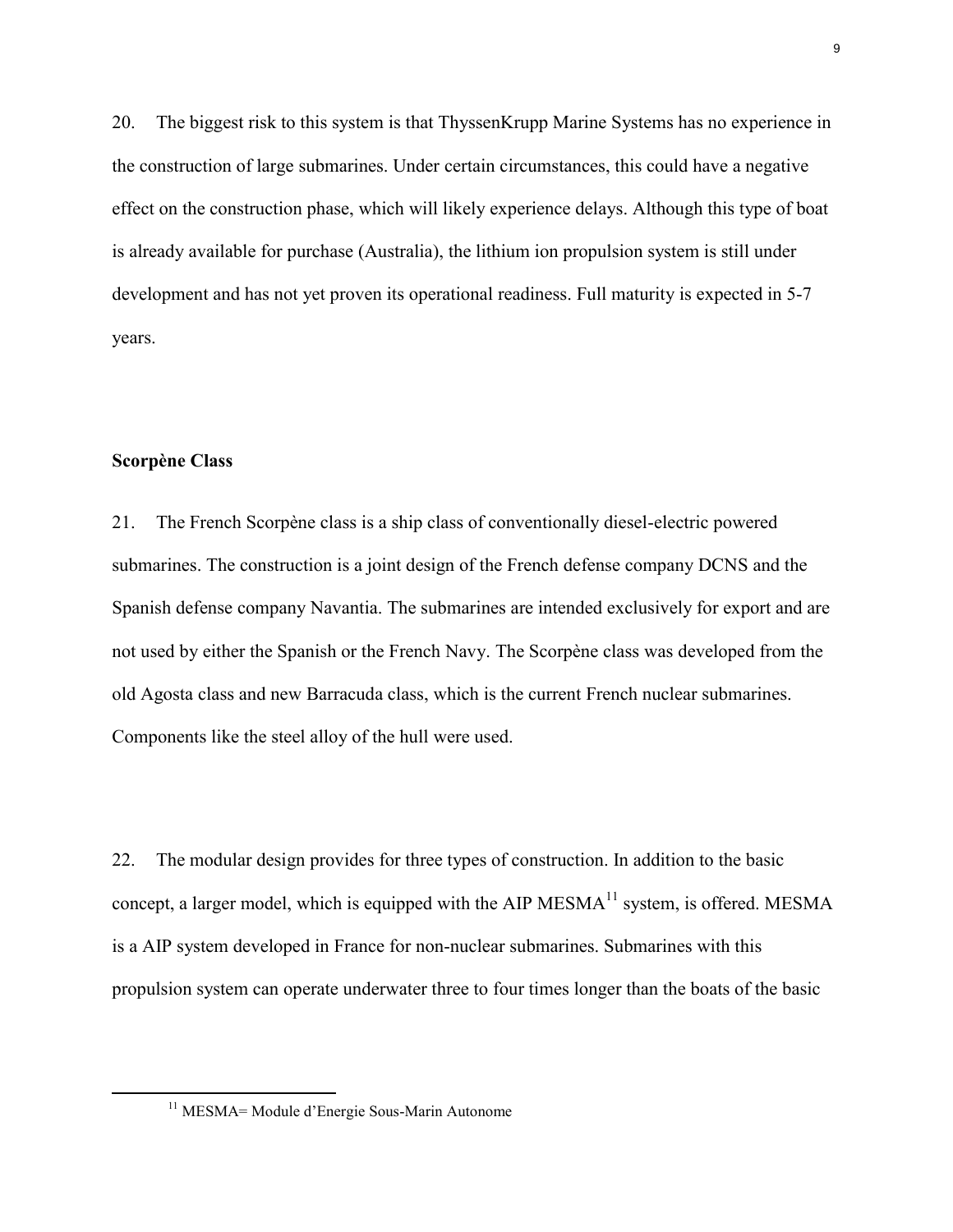version without the use of the snorkel. As a cost-effective alternative to the basic version is a third variant, which is smaller and less powerful.

23. The Scorpène propulsion system consists mainly of a steam turbine. The fuel used is ethanol. The oxygen required for combustion is stored in high-pressure tanks in liquid form.<sup>12</sup> In contrast to other drive variants, the turbine does not act directly on the drive shaft, but drives an electric generator. The drive power is transmitted to the propeller with the aid of an electric motor. The mechanical decoupling serves to reduce noise and allows greater design freedom in the placement of the turbine in the pressure hull of the submarine. With this drive concept, a submerged Agosta submarine can travel three to four times further than with conventional leadacid batteries.

24. Since development of the project back in the early 1980s, the system has been used on at least one Pakistani Agosta boat. Since the French Navy uses only nuclear submarines, the MESMA system was never used in French military submarines. The Scorpène class, which was jointly developed with Spain for export, offers one variant with the MESMA drive.

25. With the expected submerged endurance, the Scorpène class is a candidate for the RCN. A disadvantage is with the MESMA propulsion system itself. Even with its higher power output when compared to the alternatives, which allows higher underwater speeds, its major drawback

<sup>&</sup>lt;sup>12</sup> Dr. Hoffmann, Joachim. "Emissionsreduzierte Antriebe", last access 29 January 2018, (Page 13) http://www.schiffsingenieure.de/images/pdf/20150910\_SiemensvortragHH.pdf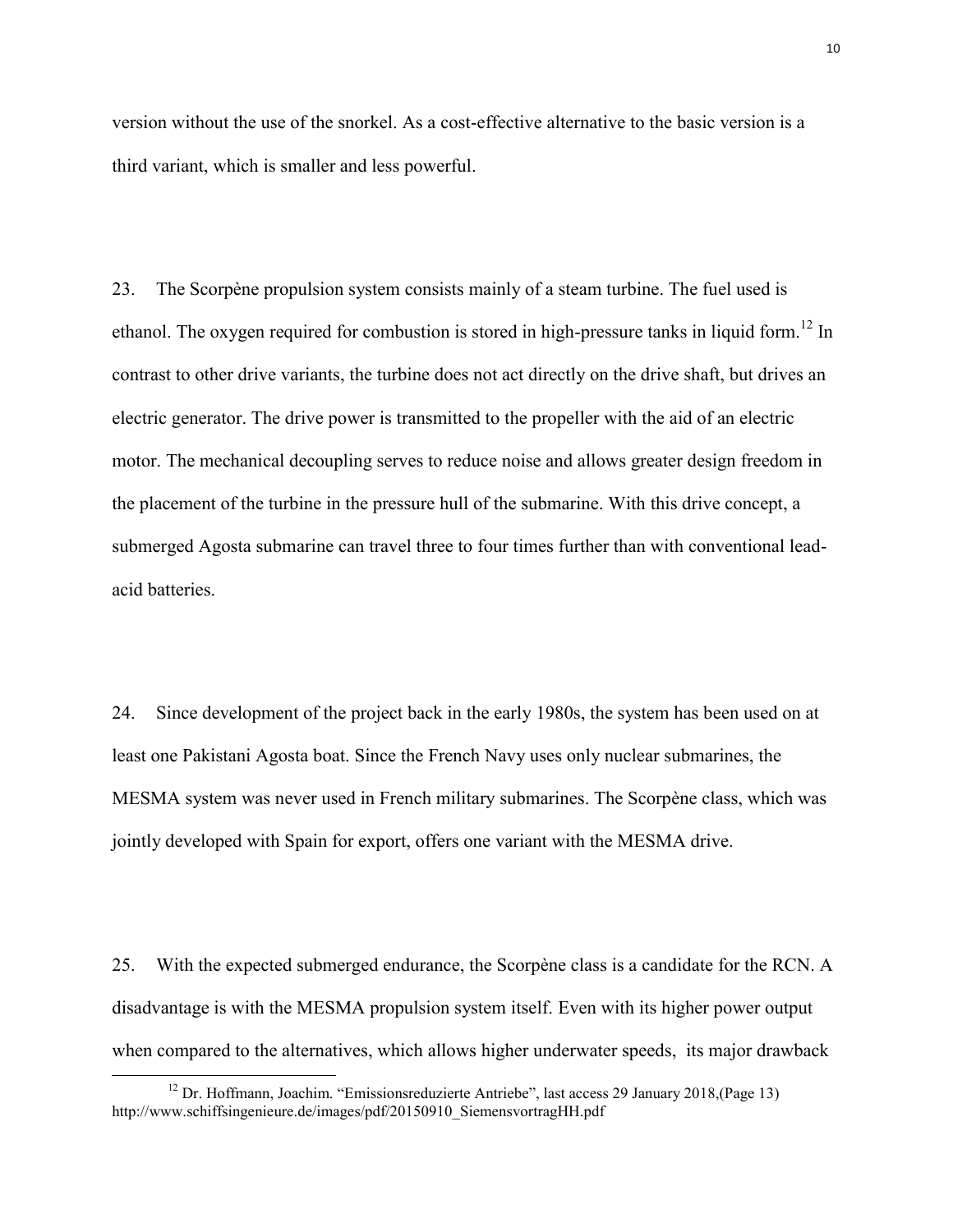is it's lower efficiency".<sup>13</sup> Also the rate of oxygen consumption is said to be very high and the system itself is very complex. Therefore, this type of boat with its modern drive technology should first prove its operational readiness before any procurement process is started. Despite this, Australia has ordered twelve of these boats from DCNS, which seems to indicate that this drive will be fully operational in the near future.

#### **CONCLUSION**

 $\overline{a}$ 

26. This paper has shown that Canada has many options for the replacement of the Victoria Class submarines. Three options have been shown. The requirement of long submerged endurance can be fulfilled by every option presented, therefore, in order to further narrow the choices, Canada will have to be more specific in its requirements. The Class 212 A has proven it can operate submerged for two weeks or longer. The Class 216, despite not built yet, is also expected to dive for a couple of weeks without the necessity to surface. While the Scorpène Class is on the verge of proving its capability of operating submerged for even longer, which is supported by Australian confidence by procurement.

27. The fuel cell propulsion system of class 212 A submarines has been used in the German Navy and other navies for several years. The "teething troubles" involved in the implementation of this propulsion system are therefore ruled out and it has proven its effectiveness in operations.

<sup>&</sup>lt;sup>13</sup> Defencyclopedia, "Explained : How Air Independent Propulsion (AIP) Works!", last access 29 January 2018, https://defencyclopedia.com/2016/07/06/explained-how-air-independent-propulsion-aip-works/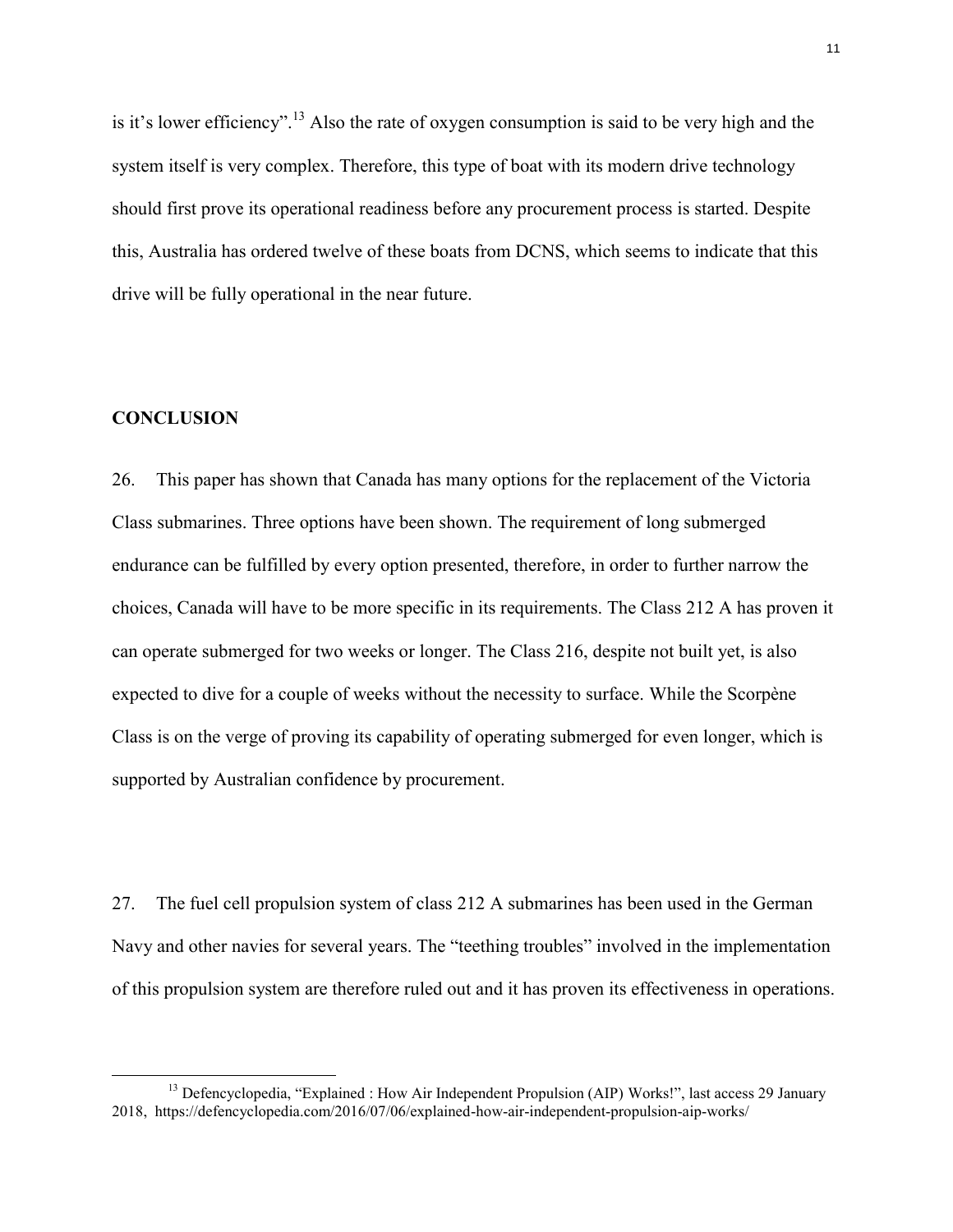The shorter submerged endurance in relation to the other two submarines suggest that this type of submarine is not suitable for the Canadian Navy.

28. The lithium ion propulsion system of class 216 is a new development and is considered incomplete. Expected risks are complications in further development and likely delays in the introduction of this propulsion system. Nevertheless, this drive represents a pioneering technology that will certainly set new standards and seems to be a sophisticated submarine for the RCN.

29. The MESMA propulsion of the Scorpène class coupled with its long air-independent diving time, has already been used in a submarine. Therefore, this propulsion system seems to be suitable for RCN requirements.

#### **RECOMMENDATION**

30. It is therefore recommended that discussion continues in order to further specify the requirements for the role of future Canadian submarines. An AIP submarine is important for Artic operations, however, since a submarine is an overall weapon system, procurement can not limited to the propulsion system alone. Therefore all other aspects have to be taken into account to achieve all requirements satisfactorily.